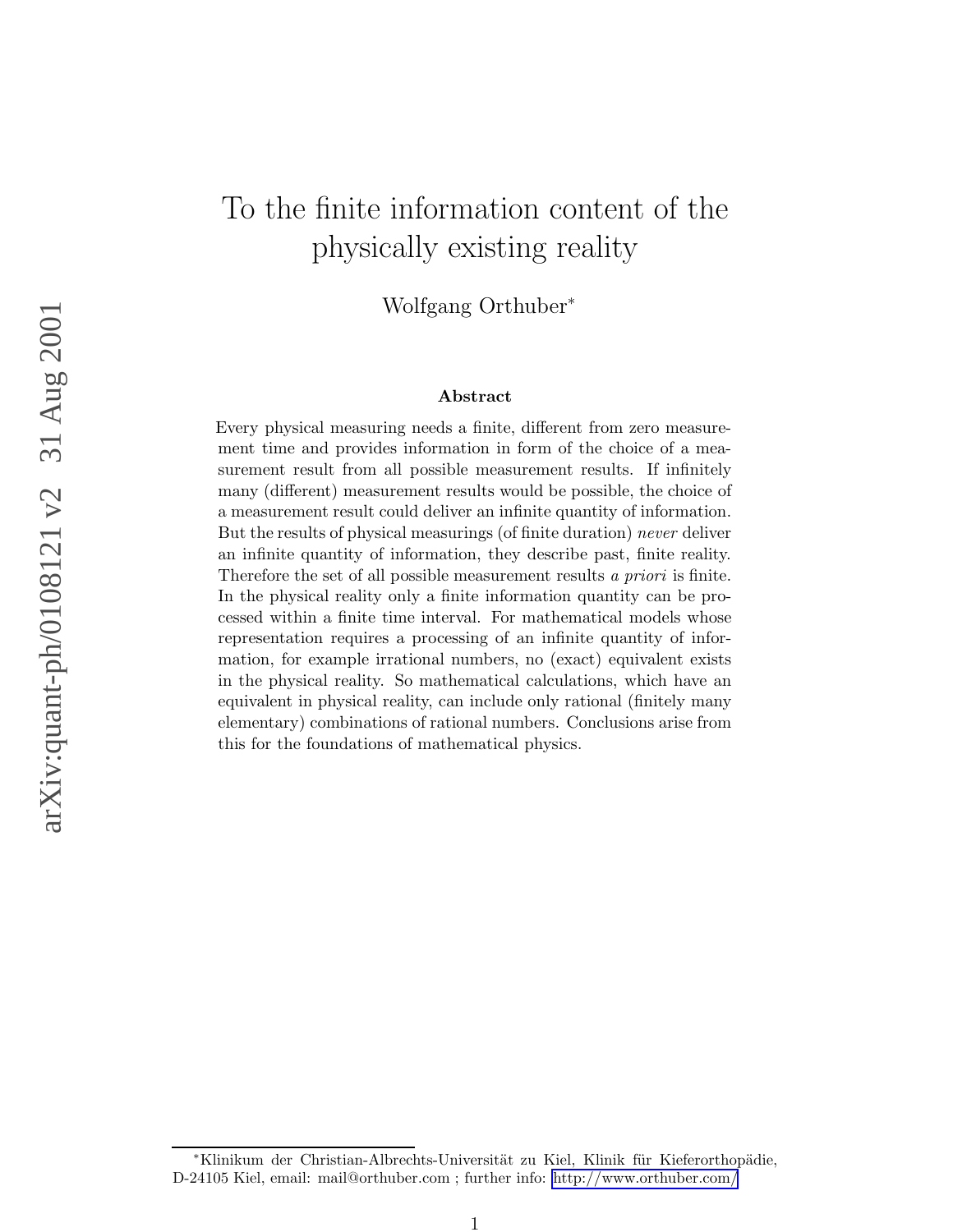# Contents

| 1        | Introduction<br>Finite information from physical measurement results |       |                                                                           | 3              |
|----------|----------------------------------------------------------------------|-------|---------------------------------------------------------------------------|----------------|
| $\bf{2}$ |                                                                      |       |                                                                           | 3              |
|          | 2.1                                                                  |       | Information from choices within sets                                      | 3              |
|          | 2.2                                                                  |       | Quantum physical aspects $\dots \dots \dots \dots \dots \dots \dots$      | $\overline{4}$ |
|          |                                                                      | 2.2.1 | Reasons for continuous approaches                                         | $\overline{4}$ |
|          |                                                                      | 222   | Finite information from measurement results because                       |                |
|          |                                                                      |       |                                                                           | $\overline{4}$ |
|          | 2.3                                                                  |       | Information and entropy $\dots \dots \dots \dots \dots \dots \dots \dots$ | 5              |
|          |                                                                      | 2.3.1 | Entropy of physical experiments                                           | $\overline{5}$ |
|          | 2.4                                                                  |       | Finite Information and finite measuring accuracy                          | $\overline{7}$ |
|          |                                                                      | 2.4.1 | The concept "measuring accuracy" must have a basis.                       | 7              |
| 3        |                                                                      |       | The finiteness of the set of possible measurement results                 | 7              |
|          | 3.1                                                                  |       |                                                                           | $\overline{7}$ |
|          | 3.2                                                                  |       |                                                                           |                |
|          |                                                                      | 3.2.1 | Example of a symmetrical index                                            | 8              |
|          | $3.3\phantom{0}$                                                     |       | Finiteness of realistic physical calculations                             |                |
|          |                                                                      | 3.3.1 | Definition (Elementary combination) $\ldots \ldots \ldots$                | 8              |
|          |                                                                      | 3.3.2 | Chaining elementary combinations                                          | 9              |
|          |                                                                      |       | 3.3.3 Theorem (Finite number of elementary combinations).                 | 9              |
|          |                                                                      |       |                                                                           |                |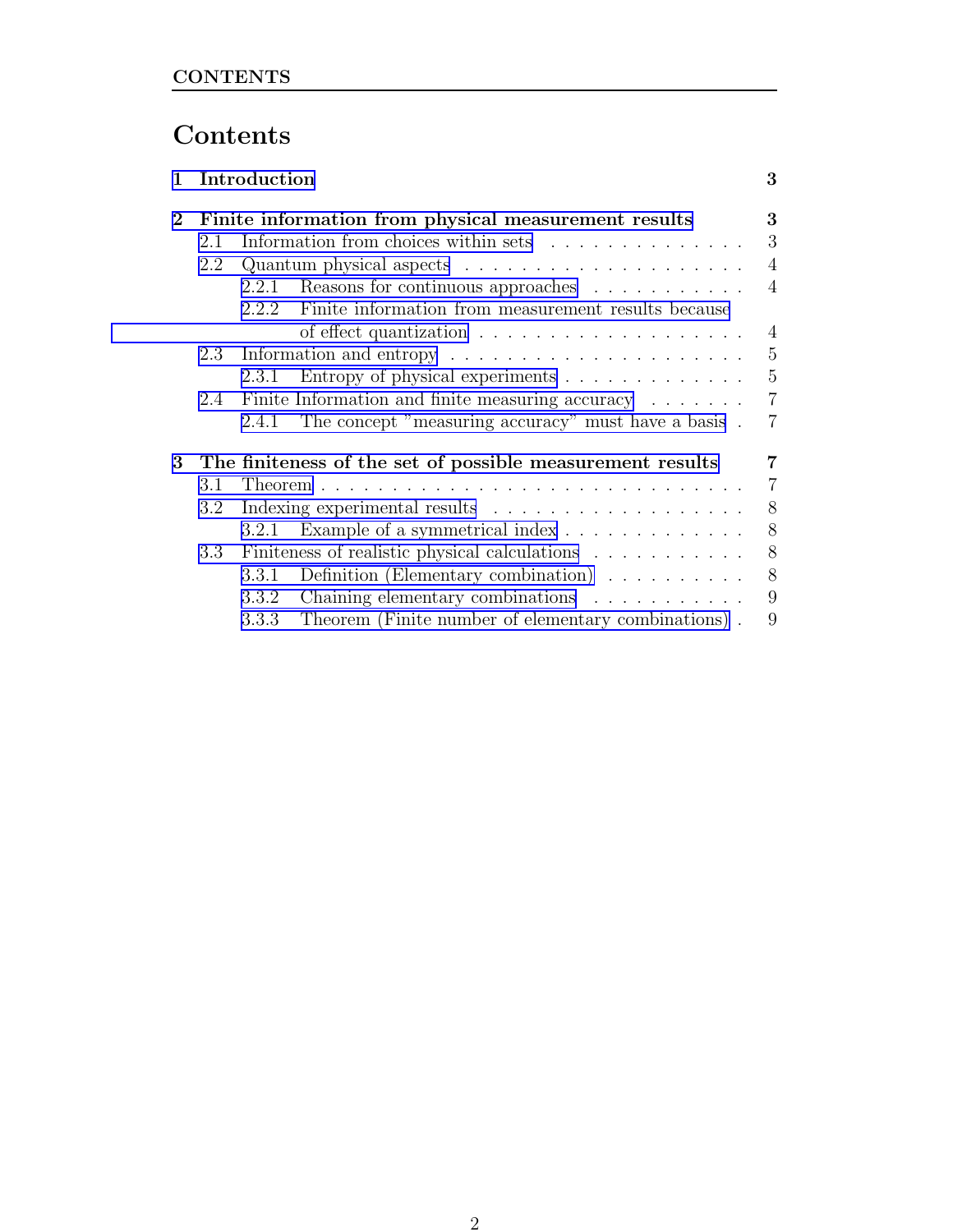# <span id="page-2-0"></span>1 Introduction

In the 19th century it was usual to assume a continuous behavior of physical nature and to use for it's description continuous functions with continuous sets as domain of definition and as range of values. These sets a priori contain infinitely many elements. Also the axioms of set theory permit the a priori existence of infinite sets and of choice functions on those sets. They were formulated at 1900 and led to several paradoxes (antinomies) from the beginning, which led to a discussion on the foundations of mathematics [\[he](#page-9-0)] [\[hi\]](#page-9-0) [[fr](#page-9-0)] [\[we](#page-10-0)] [\[we1\]](#page-10-0) [[we2\]](#page-10-0) which also deals with the concept of existence (see below). There were suggestions for different attempts to moderate the difficulties[[br\]](#page-9-0) [\[tr1](#page-10-0)]. But with that always was connected a limitation of mathematical liberty, so that the majority of mathematicians keeps on axioms which demand the a priori existence of infinite sets. This surely also because of the noteworthy successes of analytical approaches in the description of natural processes. So it's explainable that in mathematical physics the analytical working with infinite continuous number sets became a not scrutinized self-evident fact (exceptions cf. [\[kh\]](#page-9-0)), despite of the mentioned open discussion on the foundations, despite of the discovery of quantization of physical measurement results in the beginning of the 20th century. It has been a good opportunity for drawing conclusions with regard to the foundations of mathematical physics, but "the moment was lost"[[kh](#page-9-0), S.15]. I think, concerning the *physically*<sup>1</sup> existing reality (short: physical reality) a scientific consensus is possible. Even Hilbert comes to the following result [\[hi](#page-9-0), S.165, translated from german]:

Now we have established the finiteness of the reality in two directions: to the infinite small and to the infinite large.

Here it will be shown, that the finite *information quantity* of every measurement result is closely connected with quantization and even with finiteness of the set of all possible measurement results. So for continuous number sets no equivalent can exist in physical reality.

# 2 Finite information from physical measurement results

### 2.1 Information from choices within sets

Sets can be created by subdivision of a totality into several components or elements. Already during creation of a set the choice of a sequence of elements or subsets is possible. Both the choice and the order of choices contains information. Every perception or every physical measuring provides

<sup>&</sup>lt;sup>1</sup>If something exists in the *physical* meaning, it's already past and thus fixated and naturally restricted. This contradicts the concept of the infinite as something growing beyond all limits.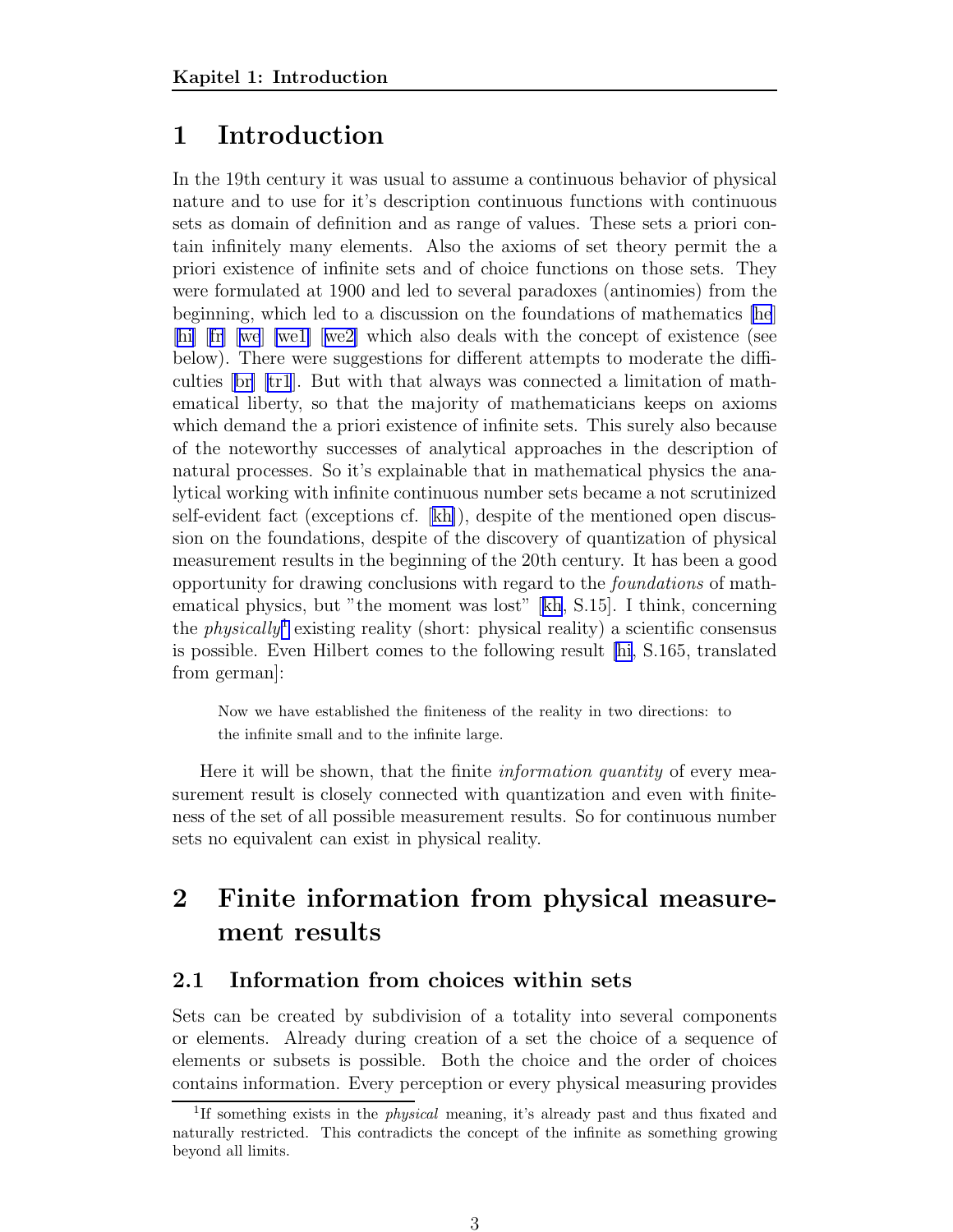<span id="page-3-0"></span>information in form of the choice of a measurement result from all possible measurement results.

## 2.2 Quantum physical aspects

The quantum mechanical discoveries at the beginning of the 20th century have shown reductions of measuring precision as a matter of principle. Location and impulse of a particle for example are never simultaneously measurable with arbitrary precision. In the end this is consequence of the effect quantization, i.e. the fact, that only effect differences are measurable, which are multiples of the half effect quantum  $\hbar/2$ .

#### 2.2.1 Reasons for continuous approaches

At first this quantization has been undiscovered, because such small effect differences aren't relevant in case of usual macroscopic measurings: The systems to be measured most often are in a complex way composed of many parts whose mutual interaction and whose interaction with the surroundings isn't exactly known. For that reason there are many possibilities of uncontrolled influence on the measurement result so that it's variance is so great that effect differences in the order of h<sup>−</sup> have no significant influence on the measurement result. Therefore in case of macroscopic considerations it's justified to assume h as negligible *small* and to use analytical concepts.

### 2.2.2 Finite information from measurement results because of effect quantization

In atomic and subatomic physics the quantization of the effect becomes evident[[me,](#page-9-0) S.47], it's very important also from information theoretical point of view. Every information transmission means the transfer of free energy from a transmitter to a receiver. In case of a physical measuring the receiver consists of one or several sensors of the measurement equipment.<sup>2</sup> At this the energy is transferred to rest mass (in the sensors) by photons. For transmission the more energy is necessary, the shorter the measurement time is. If the measurement time is  $t_m < \infty$  then every photon at least transfers the energy  $\hbar$  $\frac{\hbar}{t_m}$ . Since the available free energy is finite, only a finite number of photons is transferable to the sensors within the measurement time. At this energy quantities, whose difference is less than  $\frac{\hbar}{t_m}$  $\frac{\hbar}{t_m}$ , in principle aren't distinguishable [\[me](#page-9-0), S.129], i.e. every photon has only finitely many distinguishable possibilities for influencing the measurement equipment resp. the measurement result. Due to the finite number of sensors in which photons are absorbed, only a finite number of measurement results are possible. It is well known that this restriction is a matter of principle, it's also valid in case of an ideal,

<sup>&</sup>lt;sup>2</sup>If the absorption of energy at an object should be measured, the measuring is done indirectly: Initially the measurement equipment sends out free energy, which after interaction with the object is received again by sensors of the measurement equipment, from what the measurement information results.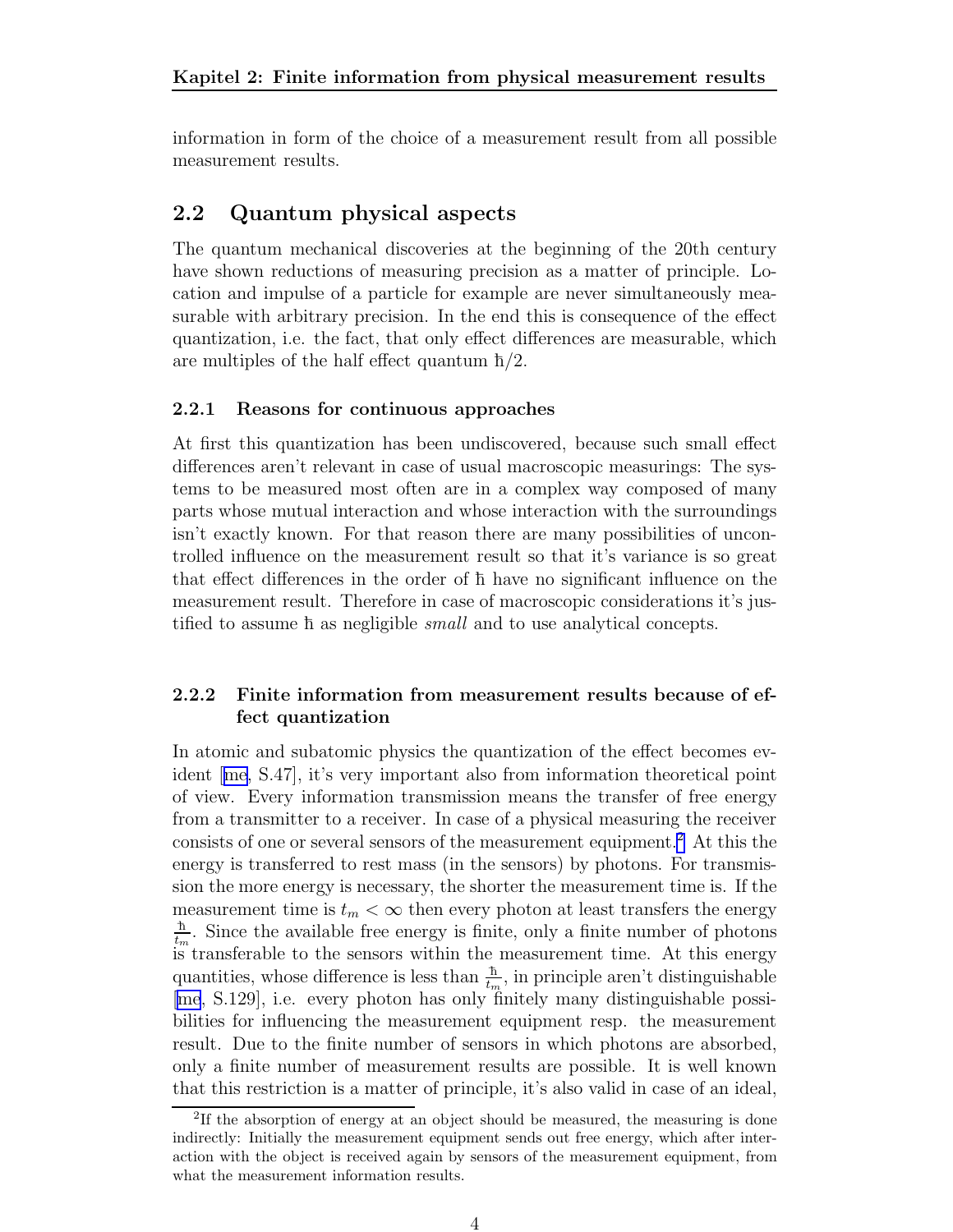<span id="page-4-0"></span>maximal exact measurement. So every measurement result is a choice from an a priori finite set and so has only finite information content. Of course another statement would contradict any everyday experience: Even the complete information of all measurings known by us is finite, it corresponds to the finite information quantity which can be known by us from (finite) past.

For clarification the reasoning now will be specified more precisely by information theoretical argumentation. Readers who are familiar with the possible pathologies of continuous probability distributions may skip 2.3, the beginning of [2.4](#page-6-0) and continue on page [7.](#page-6-0)

### 2.3 Information and entropy

Every measurement is an experiment whose result is the measurement result. The entropy<sup>3</sup> of an experiment  $\beta$  quantifies its uncertainty and we shall call it  $H(\beta)$ . If J is a set of indices,  $M := \{A_k : k \in J\}$  the set of all results of the experiment  $\beta$  and  $p(A_k)$  their probabilities, the entropy  $H(\beta)$  is defined by

$$
H(\beta) := -\sum_{k \in J} p(A_k) \log_2 p(A_k)
$$
 (1)

(cf.[[ja](#page-9-0), S.59]), in which  $log_2$  means the logarithm to the base 2.  $H(\beta)$  is nonnegative because of  $\log_2 p(A_k) \leq 0$ . If  $H(\beta) = 0$ , the result of the experiment  $\beta$  is known in advance. A larger or smaller value of  $H(\beta)$  corresponds to a larger or smaller uncertainty of the result. Now let be  $\alpha$  an experiment which precedes  $\beta$ . The result of  $\alpha$  can limit the number of possible results of β and so reduce its uncertainty resp. entropy  $H(β)$ . The entropy of β after execution of  $\alpha$  is called *conditional* entropy and we write  $H_{\alpha}(\beta)$  for it. If  $\beta$ is independent of  $\alpha$ , the realization of  $\alpha$  doesn't reduce the entropy of  $\beta$ , i.e.  $H_{\alpha}(\beta) = H(\beta)$ . If the result of  $\alpha$  completely determines the result of  $\beta$ , the conditional entropy  $H_{\alpha}(\beta)$  is zero. The difference

$$
I(\alpha, \beta) := H(\beta) - H_{\alpha}(\beta) \tag{2}
$$

is called the *quantity of information* contained in the result of  $\alpha$  about theresult of  $\beta$  or shorter the *information contained in*  $\alpha$  *about*  $\beta$  (cf. [[ja](#page-9-0), S.86]). It shows, how much the realization of  $\alpha$  reduces the uncertainty of  $\beta$ , how much we learn from the result of  $\alpha$  about the result of  $\beta$ .

#### 2.3.1 Entropy of physical experiments

Usually the result of a physical experiment is represented by a (if necessary multidimensional) vector, whose components are real numbers. Because the real numbers form a continuous ordered set, which (equipped with a metric) is a Hausdorff space, such representation implies infinitely many different

<sup>&</sup>lt;sup>3</sup>The introduced entropy concept is closely connected to the one of thermodynamics, cf. [\[po](#page-10-0)] and especially [\[bri](#page-9-0)].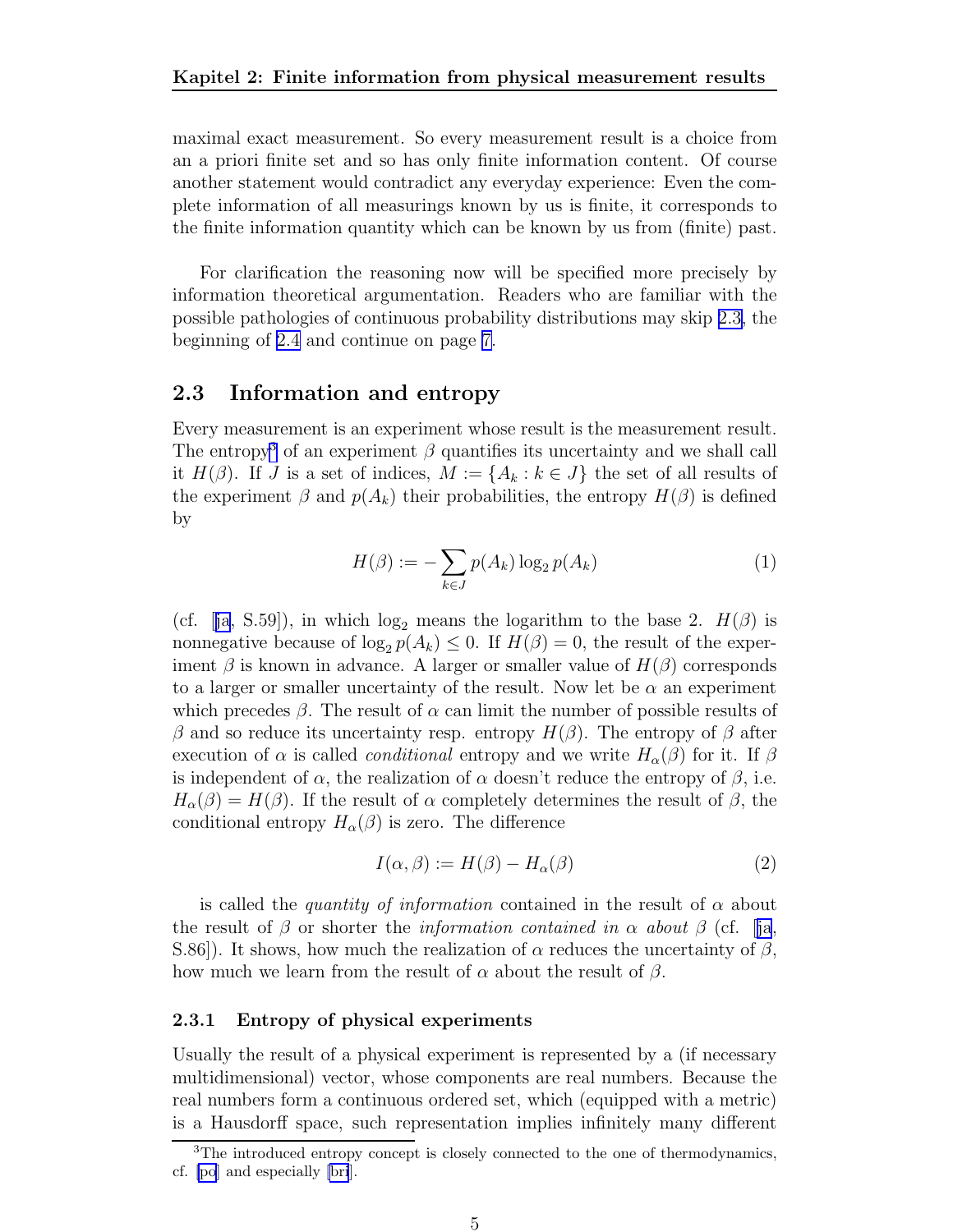<span id="page-5-0"></span>possibilities for the result of the experiment. So its in [\(1](#page-4-0)) defined entropy cannot have a finite value [\[ja,](#page-9-0) S.92].

Without restriction of the generality we clarify this by example of a physical experiment  $\beta$ , whose result is an one-dimensional quantity which is represented by a real number  $x \geq 0$  (multiplied by a unit), for example a length. We assume that x is finite, i.e. that there is a number s so that  $s > x \geq 0$ holds. For a given set  $M \subset \mathbb{R}$  we write  $p(M)$  for the probability that the result is contained in M.

Let's now suppose a continuous probability distribution of possible results within the interval  $[0, s]$ . Always we can find two numbers  $a, b \in [0, s]$  with  $a < b$  and  $1/e > p([a, b]) > 0$ . The interval  $[a, b] \subset [0, s]$  can be so small that the probability is distributed nearly equally within it. Then we can assume that for all  $n \in \mathbb{N} \backslash \{0\}$  and  $k \in \{1, ..., n\}$  the probability for the intervals

$$
J_k := \left[ a + (k-1)\frac{b-a}{n}, \ a + k\frac{b-a}{n} \right[
$$

is nearly equal, i.e.  $p(J_k) \approx \frac{p([a,b])}{n}$  $\frac{a,b[)}{n}$  and with  $\epsilon := \frac{p([a,b])}{2}$  $rac{a, b)}{2}$  particularly

$$
0 < \frac{\epsilon}{n} = \frac{p([a, b])}{2n} < p(J_k)
$$

holds. The function  $f : [0, \infty) \to \mathbb{R}$ ,  $x \to -x \log_2 x$  is strictly increasing in  $]0, 1/e[$  and  $p(J_k) \in ]0, 1/e[$ . From this with ([1\)](#page-4-0) we get for the entropy  $H(\beta)$ of this experiment

$$
H(\beta) \geq \sum_{k=1}^{n} \left( -p(J_k) \log_2 p(J_k) \right) > \sum_{k=1}^{n} \left( -\frac{\epsilon}{n} \log_2 \frac{\epsilon}{n} \right) \tag{3}
$$

$$
= -\epsilon \log_2 \frac{\epsilon}{n} = \epsilon (\log_2 n - \log_2 \epsilon) .
$$

Since at this  $n$  can be arbitrarily large, we can't get a finite value for the entropy  $H(\beta)$  of the experiment  $\beta$ . Such situation always arises, if we start out of the assumption that a continuous set of numbers represents the set of possible results of an experiment (cf. also[[ja](#page-9-0), S.93]). After execution of  $\beta$  a number (the measurement result)  $x \in [0, s]$  has the probability 1, all others the probability 0, so that the conditional entropy  $H_{\beta}(\beta)$  of the  $\beta$  is  $H_{\beta}(\beta) = p(x) \log_2 p(x) = 1 \log_2 1 = 0$ . Insertion into [\(2](#page-4-0)) delivers the information quantity, which we receive from the execution of the experiment  $\beta$ :

$$
I(\beta, \beta) = H(\beta) - H_{\beta}(\beta) = H(\beta) - 0 = H(\beta)
$$
\n(4)

With  $H(\beta)$  also the information quantity  $I(\beta, \beta)$ , which emerges from execution of  $\beta$ , isn't finite. In a nutshell: The measurement result (of the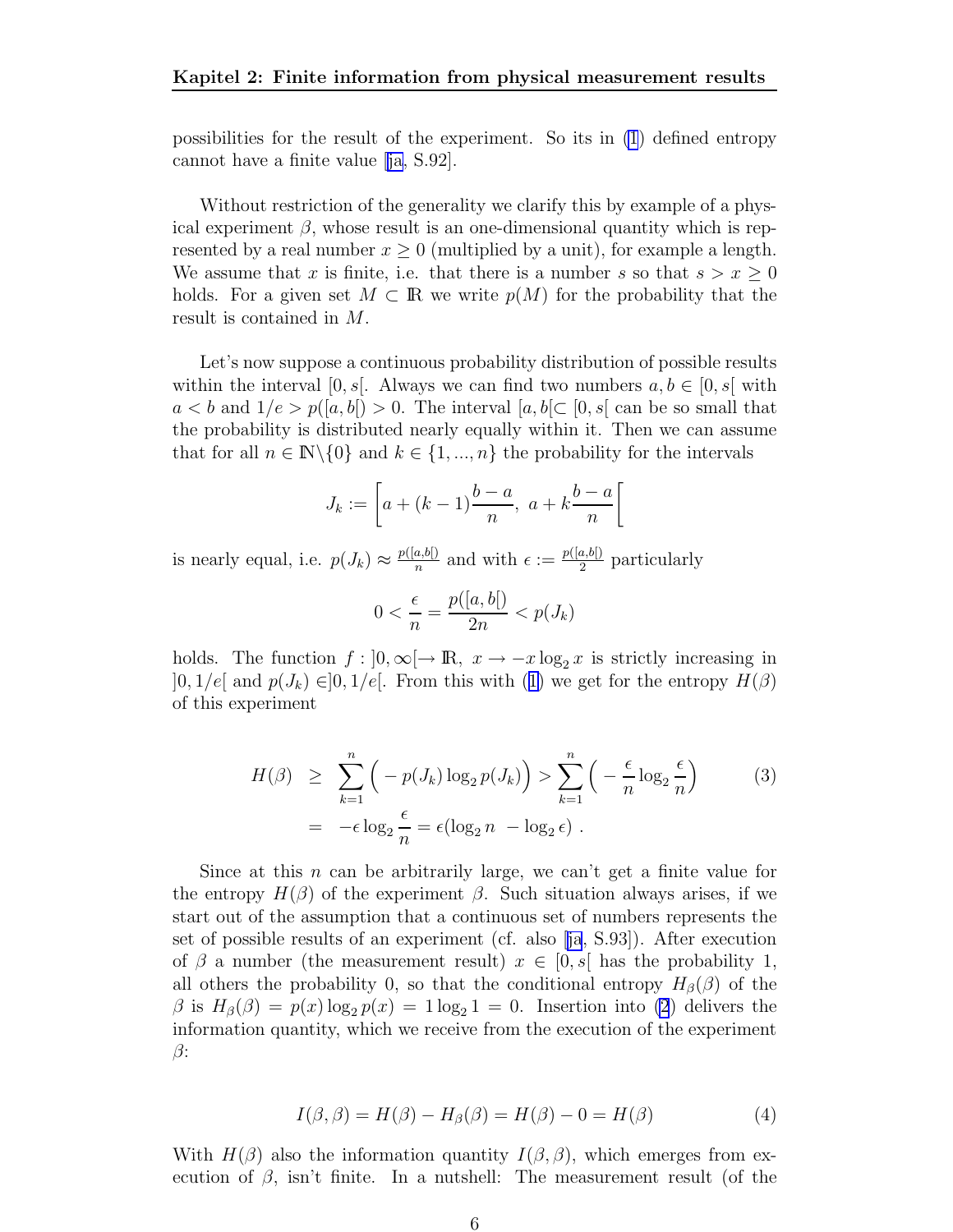<span id="page-6-0"></span>experiment  $\beta$ ) has infinite information quantity.

But all experience from (finite) past has shown us, that measurement results (results of experiments with finite duration) always have only finite information quantity.

# 2.4 Finite Information and finite measuring accuracy

Usually one says that the reason for this is *finite measuring accuracy*<sup>4</sup>: Physically possible (within finite time feasible) isn't the above mentioned experiment  $\beta$ , whose result is a number  $x \in [0, s]$ . Possible is at best an experiment  $\alpha$  with finite measuring accuracy  $\delta > 0$ , whose result is an interval  $[x_\alpha-\delta, x_\alpha+\delta] \subset [0, s]$ , so that the probability  $P([x_\alpha-\delta, x_\alpha+\delta])$ , that the result x of the experiment  $\beta$  is in this interval, is great. Using some simplifications then can be shown, that the result of  $\alpha$  contains only finite information (cf. [\[ja,](#page-9-0) S.92]), i.e. that the experiment  $\alpha$  is physically possible.

## 2.4.1 The concept "measuring accuracy" must have a basis

The problem of this reasoning is the usage of the term result x of the experiment  $\beta$ . This  $x \in [0, s]$  is the result of an experiment which is not physically feasible, not even in the potential sense. Terms are used, which have never an equivalent in physical reality. So the basis for the argumentation is missing. This problem always occurs, if the talk is of an experimental result represented by a selection from an infinite set of possible results, for instance in form of a number from a continuum: In this case the entropy and the gain of information [\(4](#page-5-0)) are not finite. So the experiment isn't feasible within finite time, i.e. it isn't physically possible. Therefore the conclusion in [2.2.2](#page-3-0) can be found also purely information theoretically. At this has to be considered, that also the duration of the experiment contains information and so there are also for it only finitely many possibilities.

# 3 The finiteness of the set of possible measurement results

We summarize the above results:

# 3.1 Theorem

Each physical experiment is completed after finite time. There are only finitely many possibilities for duration of the experiment. Each experimental result represents the choice from an a priori only finite number of possible results.

<sup>&</sup>lt;sup>4</sup>This can also be a matter of principle because of quantum physical reasons (indefiniteness).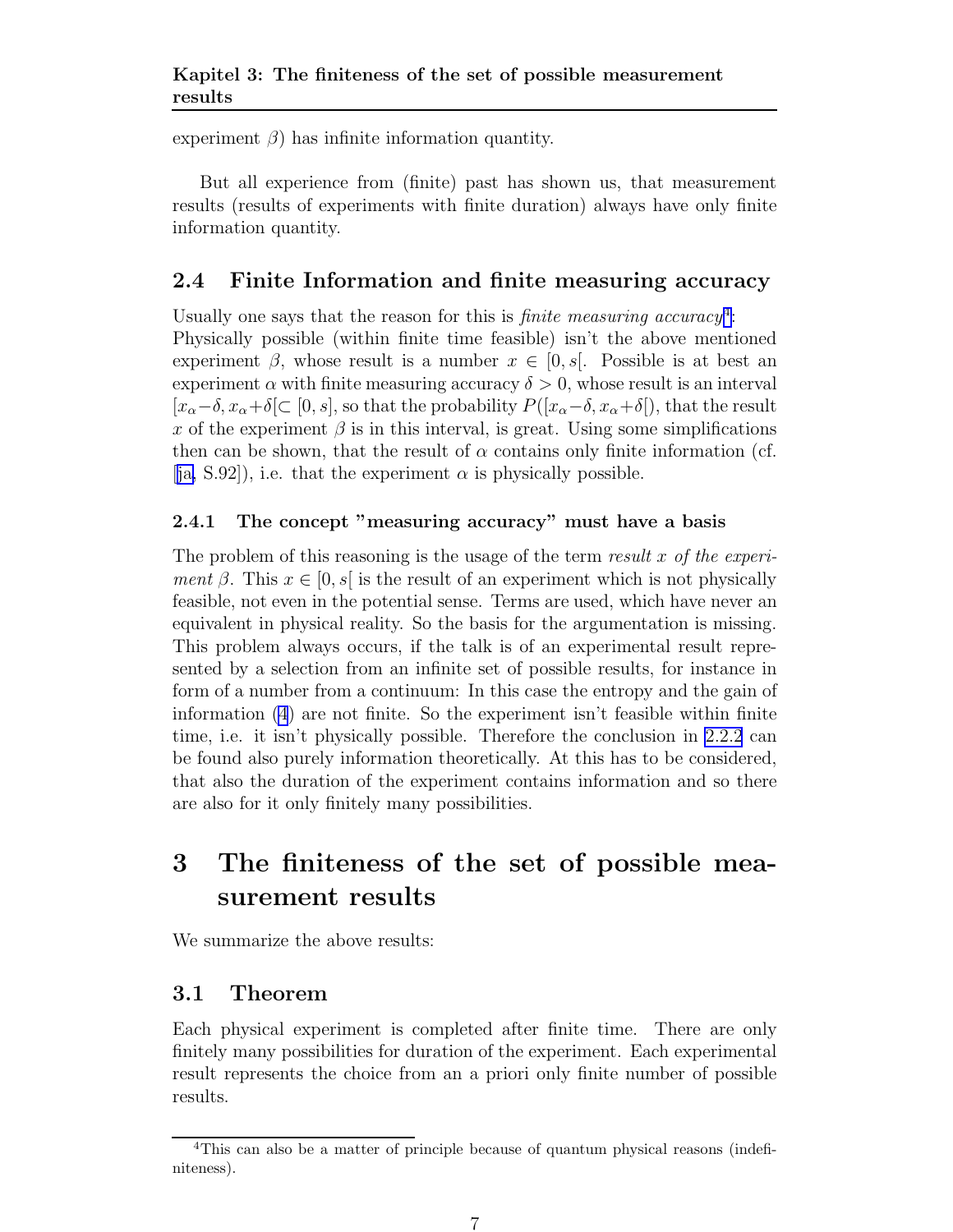### <span id="page-7-0"></span>Kapitel 3: The finiteness of the set of possible measurement results

From this we can easily deduce useful conclusions for physical calculations.

## 3.2 Indexing experimental results

For instance an (if necessary multi-dimensional) index over all possible experimental results is possible and the sequence of the index is freely selectable (among others due to topological criteria, due to information theoretical coding depth). The simplest possibility is an one-dimensional index. If  $M$  is the set of all possible (different) results of a physical experiment (an experiment of finite duration), we can write M in the form  $M = \{y_1, y_2, ..., y_{|M|}\}\$ , in which  $y_k$  can be vectors which respectively represent a test result.

#### 3.2.1 Example of a symmetrical index

Often it is useful to consider symmetries. One can choose the index symmetrically to a single test result or a couple of test results and represent the set M of all possible experimental results  $y_k$  in following form:

$$
M = \{y_{-|M|+1}, y_{-|M|+3}, \dots, y_{-2}, y_0, y_2, \dots, y_{|M|-3}, y_{|M|-1}\}
$$

if  $|M|$  is odd, and

$$
M = \{y_{-|M|+1}, y_{-|M|+3}, ..., y_{-1}, y_1, ..., y_{|M|-3}, y_{|M|-1}\}
$$

if  $|M|$  is even.

## 3.3 Finiteness of realistic physical calculations

If an estimation of possible results of a physical experiment should be given, one has to consider that the information quantity both of the initial data and of every possible experimental result is finite. So with the help of a mathematical model from the initial data a probability distribution over a finite set of possible experimental results has to be calculated. Particularly each experimental result resp. each equivalent result of a calculation contains only finite information. So there is the possibility to calculate the result exactly from the initial data using only a finite number of elementary steps. We specify this now more precisely.

#### 3.3.1 Definition (Elementary combination)

All permitted combinations of rational numbers by one of the four basic arithmetical operations (i.e. addition, subtraction, multiplication, division) are called elementary combinations.

So for  $a, b \in \mathbb{Q}$  there are exactly the elementary combinations  $a + b =$  $b + a, a - b, b - a, ab = ba, a/b, b/a$ , in the last both cases  $b \neq 0$  resp.  $a \neq 0$ is presupposed. We know that for each elementary combination within finite time an exact equivalent can exist in the physical reality (e.g. in form of a finite sequence of binary decisions).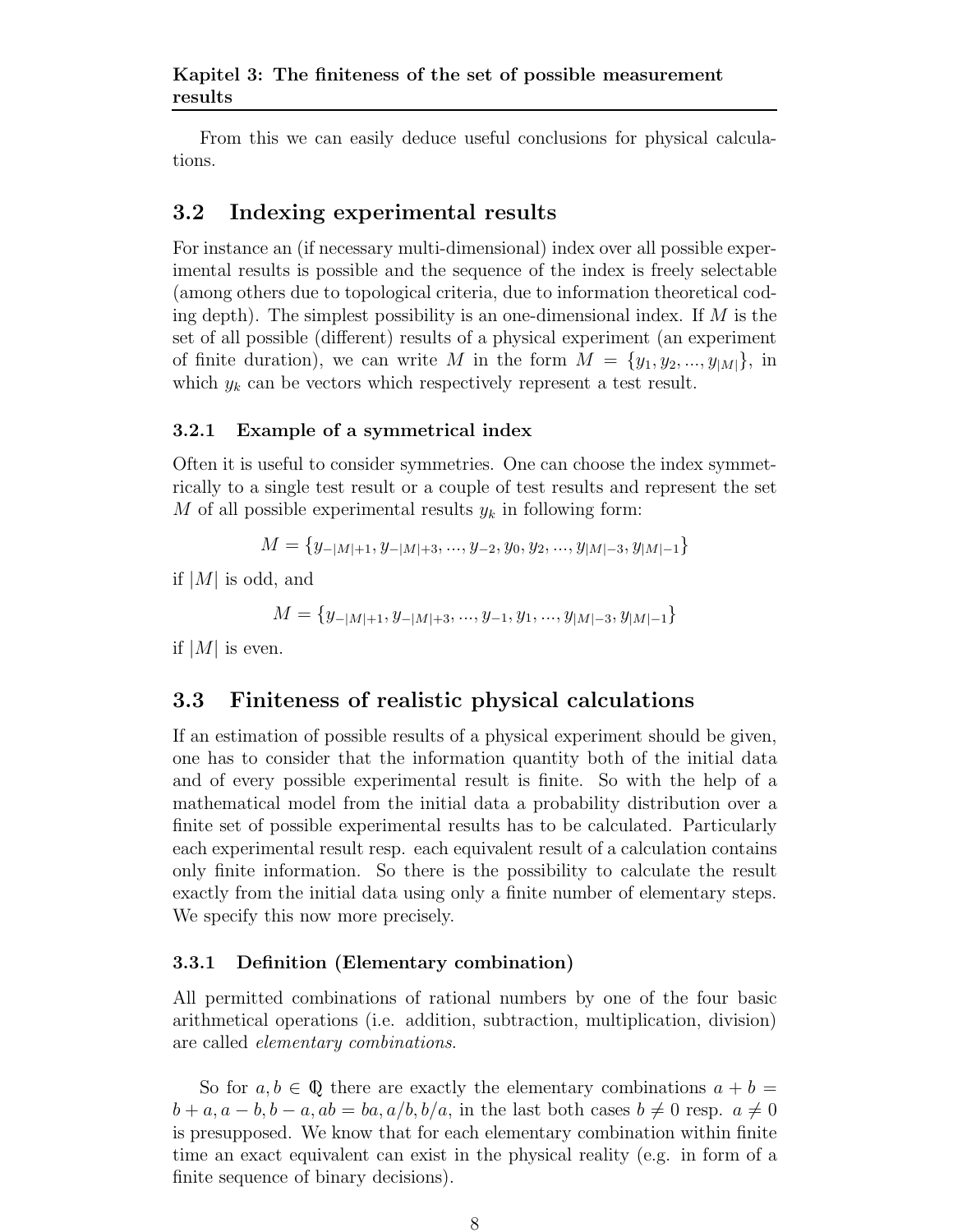#### <span id="page-8-0"></span>3.3.2 Chaining elementary combinations

Now for  $n \in \mathbb{N}$ ,  $a \in \mathbb{Q}\backslash\{0\}$  let's denote by  $M_n(a)$  the quantity of all numbers, which can be formed from a by chaining n elementary combinations.  $|M_n(a)|$ is finite if  $n \in \mathbb{N}$  is a predefined (finite) number. In the reverse case, if n is selectable arbitrary large subsequently, there is no upper bound for  $|M_n(a)|$ .

The initial data of a physical experiment (of finite duration) represent (because of their finite information content) the choice from a finite number of possible initial data, likewise the end data resp. the experimental result. If the initial data are represented as numbers, which are not all equal to 0, we can get an infinite number of possible results if we can combine them by infinitely many elementary combinations. But a priori we know that in case of a physical experiment (i.e. after predefined maximal time for the experiment) only a finite number of different possibilities of experimental results are possible and with it only a finite number of equivalent arithmetical results. So for a mathematical calculation which is conformal to physical reality there is an upper bound  $\tilde{n} \in \mathbb{N}$  for the count n of used elementary combinations to get the result. Particularly all numbers representing it are values of rational functions of the initial data. Since the initial data are also results of experiments with finite duration, we can start out from the assumption that the numbers which represent these data are rational, if their units are chosen in simple<sup>5</sup> way, which we shall assume subsequently. So mathematical calculations, which have an equivalent in physical reality, can include only rational (finitely many elementary) combinations of rational numbers. At this we know because of quantum physical results, that as a rule the end data aren't determined by the initial data, i.e. they don't contain enough information for determination. So the result of the calculation will be a probability distribution of possible results. Each of them is calculated from the initial data by a finite sequence of elementary combinations. The choice of a certain sequence is done during the experiment by a finite number of decisions, so that also the probability for a certain sequence is a rational number. We summarize:

### 3.3.3 Theorem (Finite number of elementary combinations)

Let  $x \in \mathbb{Q}^l$  denote the *l*-dimensional vector of the initial data of a physical experiment (with given finite duration). There are only finitely many different possibilities for the experimental result. If  $y_j, j \in \{1, 2, ... n\}$  are the possible m-dimensional result vectors with the probabilities  $p_j$ , both  $y_j$  and  $p_i$  result from x by a finite number of elementary combinations. Particularly they are results of rational functions of  $x$ .

<sup>&</sup>lt;sup>5</sup>This means that the definition is done without analytical models, particularly that no irrational number factors are contained in them. We otherwise have to admit numbers from a finite field extension of Q.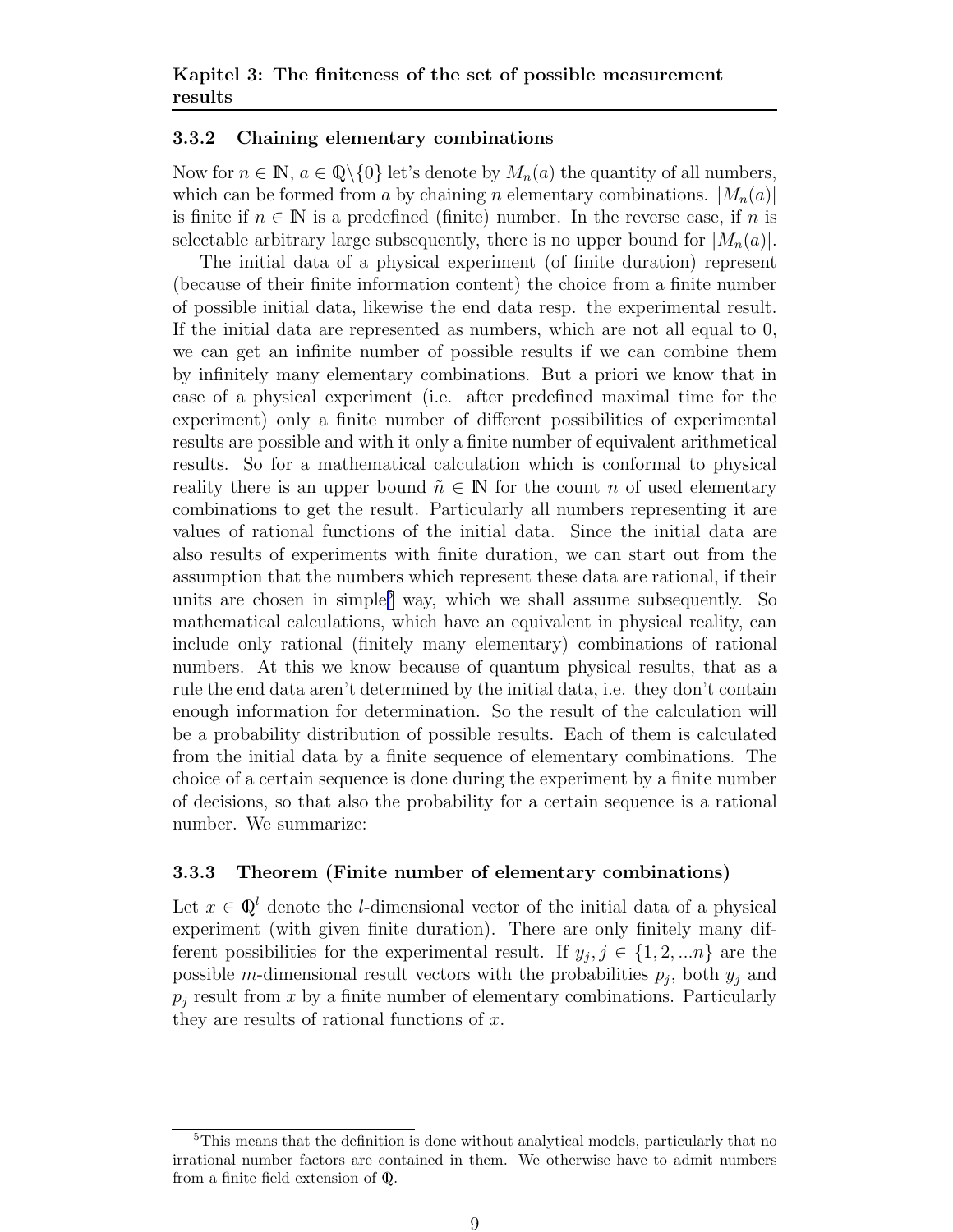# <span id="page-9-0"></span>References

- [ba] L. E. Ballentine, The statistical interpretation of quantum mechan*ics*, Rev. Mod. Phys.  $42$ ,  $(1970)$  358-381.
- [bo] M. Born, Zur statistischen Deutung der Quantentheorie, Stuttgart: Ernst Battenberg, 1962.
- [br] D.S. Bridges, Constructive functional analysis Research notes in mathematics 28; London, San Francisco, Melbourne: Pitman, 1979.
- [bri] L. Brillouin, Science and Information theory, New York: Academic Press Inc., 1967.
- [br1] L. E. J. Brouver, Over de grondslagen der wiskunde, Thesis, Amsterdam & Leipzig. 183 pp. (Cf. N. Archief v. Wiskunde (2) 8 (1908), 326-328).
- [br2] L. E. J. Brouver, Zur Begr¨undung der intuitionistischen Mathematik. I-III, Math. Annalen 93 (1925), 244-257; 95 (1926), 453-472; 96 (1927), 451-488.
- [fi] A. Fine, Theories of probabilities, an examination of foundations, New York: Academic Press, 1973.
- [fr] A. A. Fraenkel, Y. Bar-Hillel, A. Levy, Foundations of Set Theory, Amsterdam, New York, Oxford: North-Holland, 1958.
- [he] A. Heyting, Intuitionism: an introduction, North-Holland, 1970.
- [hi] D. Hilbert, *Uber das Unendliche*, Math. Annalen 95, (1926) 161-190.
- [ja] A. M. Jaglom, I.M.Jaglom, Wahrscheinlichkeit und Information, vierte Auflage, Thun; Frankfurt am Main: Harri Deutsch, 1984.
- [ke] J. G. Kemeny, J. L. Snell, G. L. Thompson, Introduction to Finite Mathematics, Englewood Cliffs (N.J.): Prentice Hall, 1959.
- [kh] A. Khrennikov, Non-Archimedean Analysis: Quantum Paradoxes, Dynamical Systems and Biological Models, Dordrecht, Boston, London: Kluwer Academic Publishers, 1997.
- [ko] A. N. Kolmogorov, Probability Theory, in Mathematics, its Contents, Methods and Meaning, Vol. 2, Cambridge: MIT Press, 1964.
- [me] A. Messiah, Quantenmechanik, Band 1, 2. Auflage, Berlin, New York: Walter de Gruyter, 1991.
- [my] J. Mycielski, H. Steinhaus, A mathematical axiom contradicting the axiom of choice, Bull Acad. Polon. S. 10, (1962) 1-3.